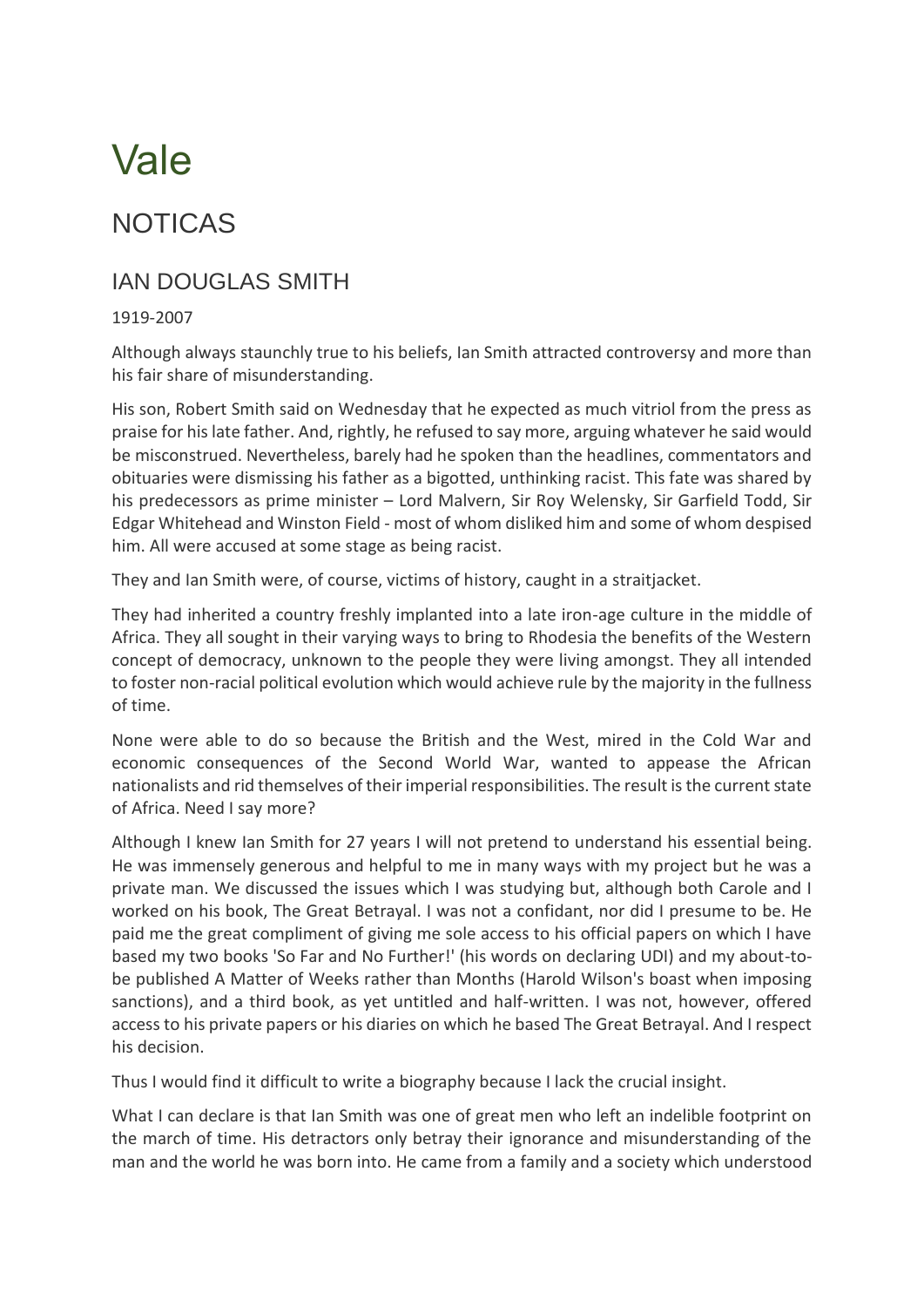that duty was part of your being. He was at heart a farmer and, like his father, Jock Smith, before him, a great cattleman. Indeed, he was happiest walking among his cattle.

A quiet, shy man, he had qualities which his detractors never recognised. His leadership was unspoken but led him to captain sports teams at school and university, to command his RAF flight and to become the Chairman of the Students Representative Council of Rhodes University before being asked to represent Selukwe in the Southern Rhodesian Parliament. Professor Hobart Houghton, the distinguished Professor of Economics, urged him to apply for a Rhodes Scholarship and go on to Oxford University to further his studies but Ian Smith wanted to go farming. All he ever yearned for was to be on his beloved Farm Gwenora with his cattle.

A measure of the man was that he retained life-long friendships of men such as Jack Howman, Sam Whaley, Ken Mackenzie, P.K. van der Byl and so many more. He came from what my son, Andrew, calls the 'Warrior Generation'. He faced the terrors of war and suffered grievously. A lesser man would have taken the offer to return to Rhodesia as an instructor after his Hurricane crash in 1943.

Instead he returned to 237 Squadron and fought on. His resourcefulness came to the fore when he fought with the partisans in northern Italy after being shot down in 1944. His leadership and his tough response to any challenge came when he led a party of escapees over the Maritime Alps in his bare feet in the hard winter of 1944-1945. Again he did not go home but went back to fight in Northern Germany. His war left him with pain for the rest of his life and that impassive face which misled so many of his detractors. If I cannot share with you any particular personal insights into the man, I can debunk many of the accusations laid against him. For example, he did not declare war on African nationalism. Quite the reverse.

In 1962, during the premiership of Whitehead, ZAPU chose the 'Armed Struggle' in accordance with the Marxist prescription for the acquisition of power. Arms caches and armed men began to be found and picked up. Winston Field and Ian Smith inherited this and all Governments have to act or abdicate. He was not, as depicted by his enemies, and Harold Wilson and the British press in particular, a weak, indecisive puppet of his right wing. He was his own man. He was not an appeaser like Macmillan, Butler, Sandys, Wilson, Carrington and the host of others who presided over the decline of Britain's world status.

He was also not overawed by any of these men.

The right wing did not force his hand on UDI. The British did this by refusing to negotiate with him and then, at the last minute, offering him impossible conditions including the loss of powers gained in 1923. The right wing within the Cabinet did not persuade him to turn down the Tiger deal as Harold Wilson and his ilk liked to believe. He arrived on the deck of HMS Tiger warning Wilson that he could not accept the British prescription for Rhodesia's return to legality – rule by a Governor and Whitehall for an albeit short period. He knew it would be fatal for Rhodesia and Lord Soames would prove him right in early 1980. As Cabinets work by consensus, he agreed to table the Tiger package before his, but he warned Wilson again that he could not accept the method of the return to legality.

We men are all rightly influenced by our wives but he was not a puppet of Janet whatever his critics liked to believe. Without doubt he valued her opinion but he was his own man. He was not the devious tricky liar his opponents liked to depict him as. He was obstinate and he refused to fall for the guile of the British, unlike Bishop Muzorewa. Indeed, Ian Smith's ability